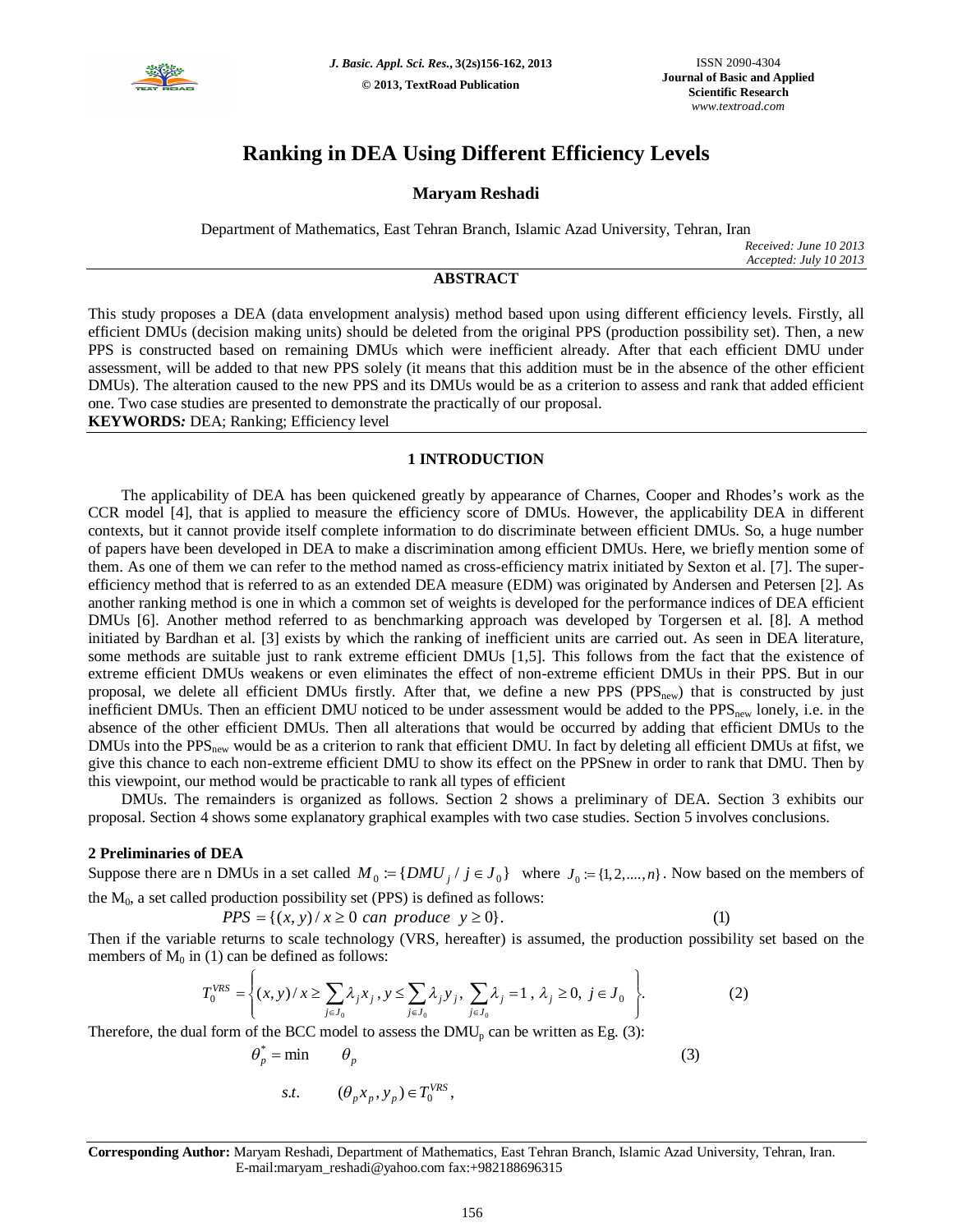Suppose  $\varepsilon$  is a small non-Archimedean number, in this case the expanded form (3) will be rewritten as follows:

$$
\theta_p^* = \min \qquad \theta_p - \varepsilon (\sum_{i=1}^m s_i^- + \sum_{r=1}^s s_r^+) \ns.t. \qquad -\sum_{j \in J_0} \lambda_j x_{ij} + \theta_p x_{ip} - s_i^- = 0, \qquad i = 1, ..., m, \n\sum_{j \in J_0} \lambda_j y_{rj} - s_r^+ = y_{rp}, \qquad r = 1, ..., s, \n\sum_{j \in J_0} \lambda_j = 1, \n\lambda_j \ge 0, \qquad j \in J_0 \ns_i^- \ge 0, \qquad i = 1, ..., m, \ns_r^+ \ge 0, \qquad i = 1, ..., s, \n\theta_p \qquad \text{is free}
$$

If  $M_k := \{DMU_j \mid j \in J_k \}$  in which  $J_k \subseteq J_0$  then  $T_k^{VRS}$  as a PPS based on members of  $M_k$ with VRS technology will be as follow:  $\overline{1}$ 

$$
T_k^{VRS} = \left\{ (x, y) / x \ge \sum_{j \in J_k} \lambda_j x_j, y \le \sum_{j \in J_k} \lambda_j y_j, \sum_{j \in J_k} \lambda_j = 1, \lambda_j \ge 0, j \in J_k \right\}.
$$
 (5)

**Definition 2.1.** Suppose that  $E_0 = \{DMU_j / \theta_j^* = 1, s^{-*} = 0, s^{+*} = 0, j \in J_0\}$  where  $(\theta_j^*, s^{-*}, s^{+*}, \lambda^*)$  is an optimal solution of model (4) to evaluate DMU<sub>j</sub>, then we call E<sub>0</sub> as

the 0th-level of efficiency.

**Definition 2.2.** Suppose that  $E_k := \{DMU_j / \theta_j^* = 1, s^{-*} = 0, s^{+*} = 0, j \in J_k \}$  where  $(\theta_j^*, s^{-*}, s^{+*}, \lambda^*)$ is an optimal solution of model (6) to evaluate  $DMU$ <sub>i</sub> as follows .

$$
\theta_p^* = \min \qquad \theta_p - \varepsilon (\sum_{i=1}^m s_i^- + \sum_{r=1}^s s_r^+) \ns.t. \qquad -\sum_{j \in J_k} \lambda_j x_{ij} + \theta_p x_{ip} - s_i^- = 0, \qquad i = 1, ..., m, \sum_{j \in J_k} \lambda_j y_{rj} - s_r^+ = y_{rp}, \qquad r = 1, ..., s, \sum_{j \in J_k} \lambda_j = 1, \lambda_j \ge 0, \qquad j \in J_k \ns_i^- \ge 0, \qquad i = 1, ..., m, \ns_r^+ \ge 0, \qquad i = 1, ..., s, \theta_p \qquad \text{is free}
$$

Then we define  $E_k$  as the kth-level of efficiency.

#### **3 Our proposal**

As mentioned earlier, some methods are suitable just to rank extreme efficient DMUs. This follows from the fact that the appearance of extreme efficient DMUs weakens or even eliminates the effect of non-extreme efficient DMUs. But in our proposal by removing all types of efficient DMUs first as, and then by adding lonely (in the absence of the other efficient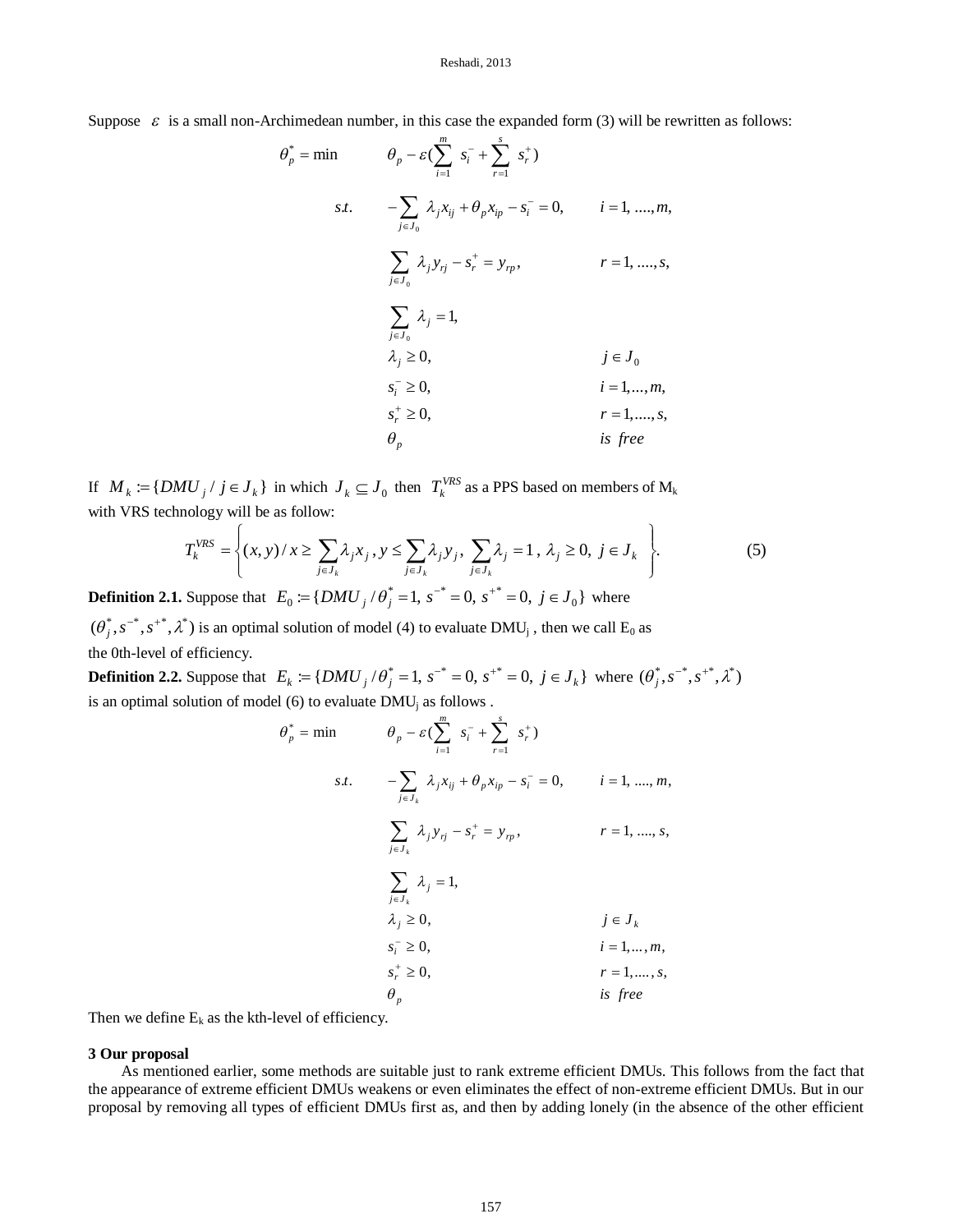DMUs) an efficient DMU under assessment, we give this chance to each non-extreme efficient DMU to show its effect on the PPS<sub>new</sub>. In the following, we express the proposed method. To develop our proposal we make some ordered steps as follows:

**1.**  $M_1 := M_0 \setminus E_0$ . If  $M_1 = \phi$ , then go to step (5).

**2.** To reach the 1th-level of efficiency, i.e.  $E_1 := \{DMU_j \in M_1 / \theta_j^* = 1.0 \text{ s}^{-*} = 1.0 \text{ s}^{-*} = 0 \},$ 

use the model (5) to evaluate the members of  $M_1$ . For this aim, set  $k = 1$  to have

 ${J_1} = {j / DMU_j \in M_1}$  instead of the  ${J_k}$  in that model.

**3.**  $M_2 := M_1 \setminus E_1$ . If  $M_2 = \phi$ , then go to step (5).

**4.** To reach the 2th-level of efficiency, i.e.  $E_2 := \{DMU_j \in M_2 / \theta_j^* = 1.0, s^{-*} = 0, s^{+*} = 0\}$ 

use the model (5) to evaluate the members of M<sub>2</sub>. To this, set  $k = 2$  in order to have  $J_2 = \{j / DMU_j \in M_2\}$  instead of the  $J_k$  in that model and then go to step (7).

**5.** Use DMU<sub>NIP</sub> as a hypothetical DMU, NIP means negative ideal point, whose input-output vectors as  $(X_{NIP}, Y_{NIP})$  are defined as follows:

$$
x_{iNP} = \max_{j \in J_0} x_{ij}, \quad i = 1,...m,
$$
  

$$
y_{rNIP} = \min_{j \in J_0} y_{rj}, \quad r = 1,...s,
$$
 (6)

**6.** If  $M_1 = \phi$ , then  $\overline{E} := \{DMU_{NIP}\}$  and go to step (8), otherwise if  $M_1 \neq \phi$  but  $M_2 = \phi$ , then  $\overline{E} := \{DMU_{NIP}\} \cup E_1$ , then go to step (8).

**7.**  $E := U_{i=1,2}E_i$  and  $R := \{ j / DMU_j \in E \}.$ 

**8.**  $\overline{M}_1 = \overline{E} \cup M_1$  and  $\overline{R}_1 := \{j / DMU_j \in \overline{M}_j\}$  and  $\widetilde{n} = card(\overline{M}_1)$  (card mcans cardinal).

**9.** 
$$
\widehat{M}_q := \overline{M}_1 \cup \{DMU_q\}
$$
 and  $\widehat{R}_q := \{j / DMU_j \in \widehat{M}_q\}$  that  $q \in R_0$ .

**10.** Set  $i = 0$  and re-evaluate DMU<sub>l</sub> for  $l \in R_1$  via the following:

$$
\gamma_{l,q}^{*} = \max \qquad \sum_{i=1}^{m} s_{il}^{-} + \sum_{r=1}^{s} s_{rl}^{+}
$$
\n
$$
s.t. \qquad -\sum_{j \in \bar{R}_{q}} \lambda_{j} x_{ij} + x_{il} - s_{il}^{-} = 0, \qquad i = 1, ..., m,
$$
\n
$$
\sum_{j \in \bar{R}_{q}} \lambda_{j} y_{rj} - s_{rl}^{+} = y_{rl}, \qquad r = 1, ..., s,
$$
\n
$$
\lambda_{j} \ge 0, \qquad j \in \bar{R}_{q},
$$
\n
$$
s_{il}^{-} \ge 0, \qquad i = 1, ..., m,
$$
\n
$$
s_{rl}^{+} \ge 0, \qquad r = 1, ..., s,
$$
\n
$$
r = 1, ..., s,
$$

and  $i = i + I$ . If  $i \neq \tilde{n}$ , then return to step 10.

**11**. Then after calculating the  $\gamma_{l,q}^*$  for all  $l \in \overline{R}_l$ , the ranking index for an efficient DMU<sub>q</sub>  $(q \in R_0)$  is defined as  $\gamma_q^* = \sum_{l \in \overline{R}_1}$  $\gamma_q^* = \sum\nolimits_{l \in \overline{R}_q} \gamma_{l,q}^*$  $\gamma_q^* = \sum_{l \in \overline{R}_1} \gamma_{l,q}^*$ .

**Hint 1.** Note that two cases probably will happen: 1) If  $M_2 \neq \phi$ , then  $E \subseteq M_1$  and therefore,  $M_1 = M_1$ . 2) If  $M_1 = \phi$  or  $M_2 = \phi$ , then a hypothetical DMU, DMU<sub>NIP</sub>, should be defined. Therefore, the card  $(\overline{M}_1) = card(M_1) + 1$ .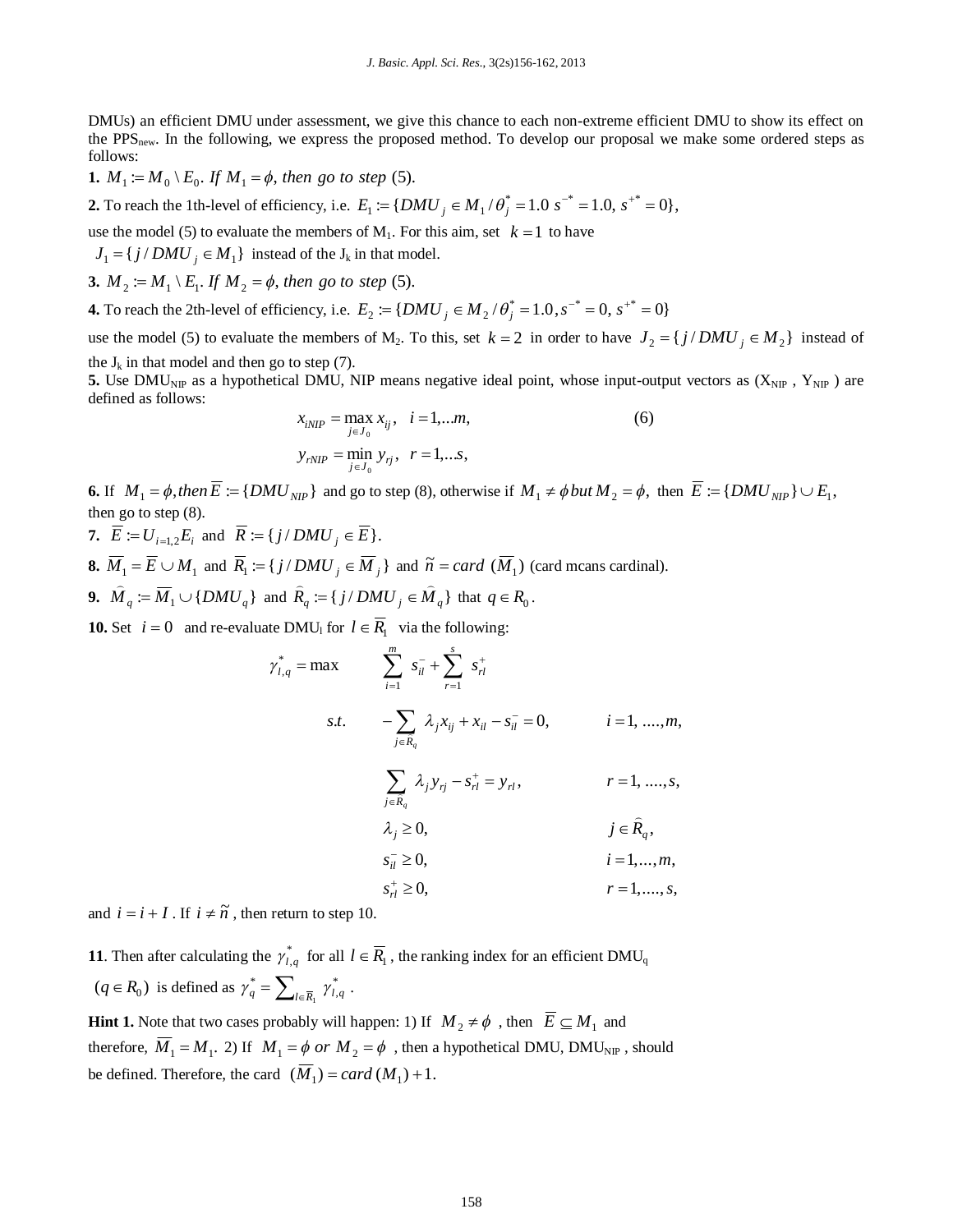**Definition 3.1.**  $\gamma_q^* > \gamma_p^*$  if and only if the performance of DMU<sub>q</sub> is better than DMU<sub>p</sub>.

**Theorem 3.2**.  $\gamma_q^* > 0$  ,  $\forall q \in R_0$ .

Proof. Obviously  $\gamma_q^* \ge 0$ ,  $\forall q \in R_0$ . Assume that  $\exists q_0 \in R_0$  such that  $\gamma_{q0}^* = 0$ , then

 $(\sum_{i=1}^m s_{il}^{*-} + \sum_{i=1}^s s_{il}^{*+}) = 0$ 1 \*  $\sum_{i=1}^{m} S_{il}^{*} + \sum_{r=1}^{s} S_{rl}^{*}$  =  $\sum_{l \in \overline{R}_1}$   $\left( \sum_{i=1}^m s_{il}^{*-} + \sum_{r=1}^s s_{rl}^{*} \right)$ *r il m*  $\sum_{i\in \overline{R}_1}^{R_i}$   $\left(\sum_{i=1}^{m} s_{il}^{* -} + \sum_{r=1}^{n} s_{rl}^{* +} \right) = 0$  . it implies that  $\exists$  *DMU<sub>l</sub>*  $\notin E_1$  such that  $(-x_{q0}, y_{q0}) \ge \ne (-x_l, y_l)$  Considering the definition of E<sub>0</sub> and  $E_1$  results in  $DMU_{q0} \notin E_0$  This contradiction completes the proof.

#### **Theorem 3.3.** if  $M_1 = \phi$ , then  $\gamma_q^* = \sum_{i=1}^m s_i^2 + \sum_{r=1}^s s_r^2$  $=\phi$ , then  $\gamma_q^* = \sum_{i=1}^m s_i^2 + \sum_{r=1}^s s_r^2$ 1 ~ 1  $Y_1 = \phi$ , then  $\gamma_q^* = \sum_{i=1}^m s_i^2 + \sum_{r=1}^s s_r^2$ *s r i m*  $M_1 = \phi$ , then  $\gamma_q^* = \sum_{i=1}^m s_i^2 + \sum_{r=1}^s s_r^2$  where  $s_i^2 = x_{i,NIP} - x_{i,q}$  and  $s_r^2 = y_{r,q} - y_{r,NIP}, \forall i, r$ .  $s_r^{\tilde{+}} = y_{r,q} - y_{r,NIP}, \forall i, r$

Proof. If  $M_1 = \phi$ , then  $\overline{E} := \{DMU_{NIP}\}\$ . Nothing the  $\overline{E}$  and also the first and the second constraints of Eq.(5) results in Ĩ  $=$  $\approx$ =  $^{+}$ =  $=\sum_{l\in\overline{R}_{1}}\left(\sum_{i=1}^{m} s_{il}^{-} + \sum_{r=1}^{s} s_{rl}^{+}\right) = \sum_{i=1}^{m} s_{i}^{-} + \sum_{r=1}^{s} s_{r}^{+}$ 1 ~ 1  $u \leftarrow r-1$   $n' \leftarrow i-1$  $S_q^* = \sum_{l \in \overline{R}_1} \sum_{i=1}^m s_{il}^- + \sum_{r=1}^s s_{rl}^+$   $\sum_{i=1}^m s_i^{\epsilon} + \sum_{r=1}^s s_r^{\epsilon}$ *s i*  $\frac{1}{r}$ *m*  $\mu$ <sup>*j*</sup>  $\sum_{i=1i}$ *s*  $e^{i l}$ <sup> $\angle$ </sup> *m*  $\gamma_q^* = \sum_{l \in \overline{R}_1} (\sum_{i=1}^m s_{il}^- + \sum_{r=1}^s s_{rl}^+) = \sum_{i=1}^m s_i^- + \sum_{r=1}^s s_r^+$  and completes the proof.

# **4 Examples**

#### **4.1 Explanatory graphical examples**

In this section we describe the above-mentioned steps graphically.

Note that there may be three cases: case 1.  $M_1 = \phi$ ; case 2.  $M_1 \neq \phi$  but  $M_2 = \phi$  case 3.

 $M_2 \neq \phi$ . For clarifying these three cases, we use three distinct figures as Fig 1., Fig 2. and Fig 3. as follows.

Firstly, note the Fig 1. where there exist 5 DMUs making up the  $M_0 = \{DMU_1, DMU_2, ..., DMU_5\}$ . In this case,  ${E_0} = {DMU_1, DMU_2, ..., DMU_5}$ , then  $M_1 = M_0 \setminus E_0 = \phi$ . Therefore, we have to define a DMU<sub>NIP</sub> as an artificial DMU to assess the efficient DMUs belonging to the  $E_0$  to rank them.



Fig. 1. A figure to illustrate the case 1.

Note the Fig. 2 where there exist 6 DMU<sub>s</sub> constructing up the  $M_0 = \{DMU_1, DMU_2, ..., DMU_6\}$ . We obtain  $E_0 = \{DMU_1, DMU_2, ..., DMU_5\}$  as same as the Fig. 1, and  $M_1 = M_0 \setminus E_0 = \{DMU_6\}$ . Since  $M_2 = M_1 \setminus E_1$  and here  $E_1 = M_1 = \{DMU_6\}$ , then  $M_2 = \phi$ . In addition, the restoration of each member of the E<sub>0</sub> to the PPS<sub>new</sub> cannot change the position of the unique member of E<sub>1</sub> (it is provable by showing the  $\gamma_q^* = 0$  for  $q \in R_0 = \{1, 2, \dots, 5\}$ ). Therefore, the definition of the  $DMU_{\text{NIP}}$  would be necessary to assess the members of  $E_0$  to rank them.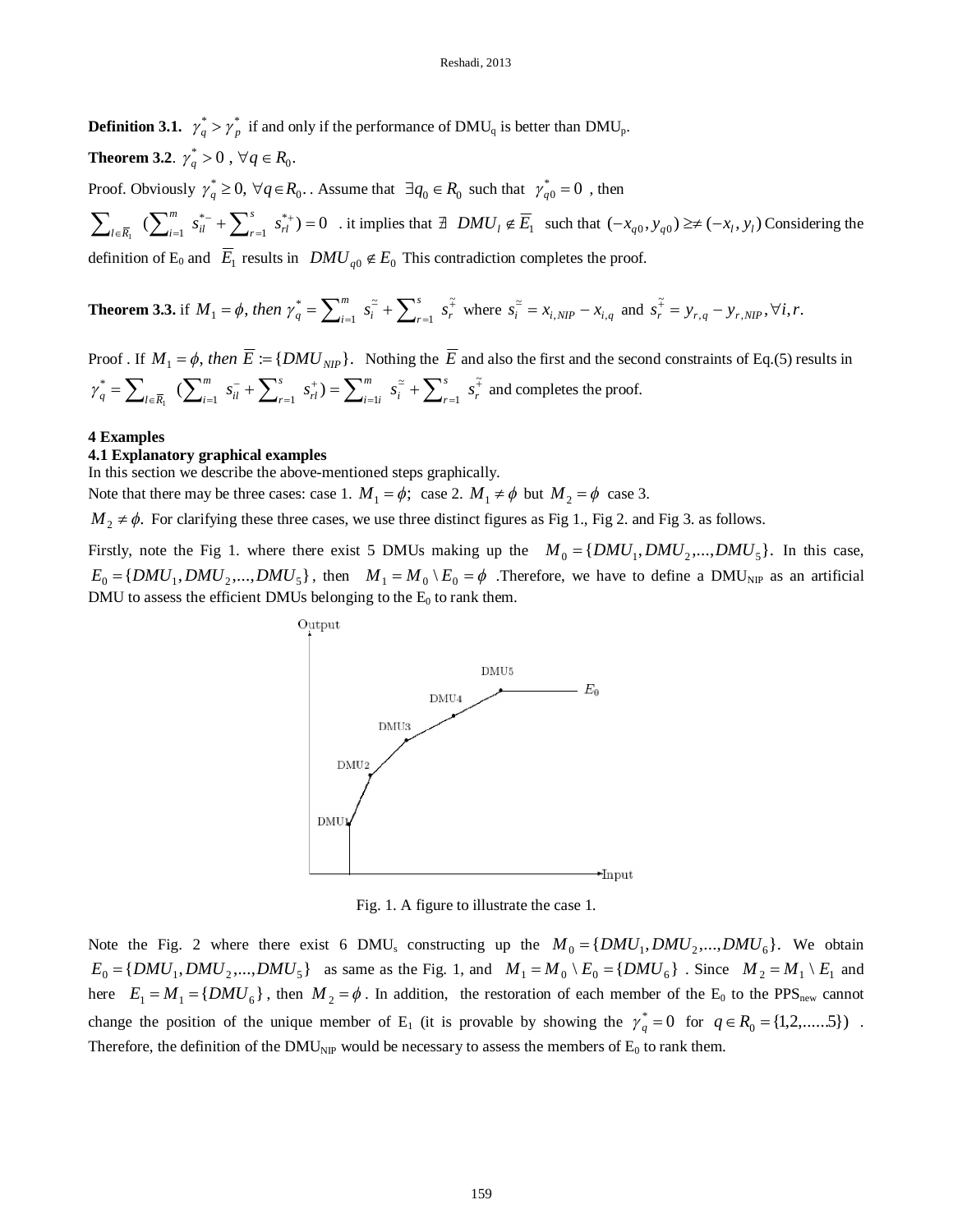

Fig. 2. A figure to illustrate the case 2.

Note the Fig. 3. where there exist 10 DMUs making up the  $M_0 = \{DMU_1, DMU_2, ..., DMU_{10}\}$ . It is obtained that  ${E_0} = {DMU_1, DMU_2, ..., DMU_5}$  like those two figures 1 and 2. Therefore,  ${M_1} = {M_0} \setminus {E_0} = \{DMU_6, DMU_7, ..., DMU_{10}\}.$  Also we obtain  ${E_1} = \{DMU_6\}$ , then  $M_2 = M_1 \setminus E_1 = \{DMU_7, DMU_8, \ldots, DMU_{10}\}\$ . Since  $M_2 \neq \phi$  the definition of the DMU<sub>NIP</sub> would not be necessary to assess the members of  $E_0$  to rank them.



Fig. 3. A figure to illustrate the case 3.

# **4.2 Examples with real data**

Case with  $M_2 = \phi$ .

Using the data gathered in Table (1) shows the power of the proposed algorithm to rank all efficient DMUs. Moreover, Table (2) compares the results of the algorithm with some previous ranking models.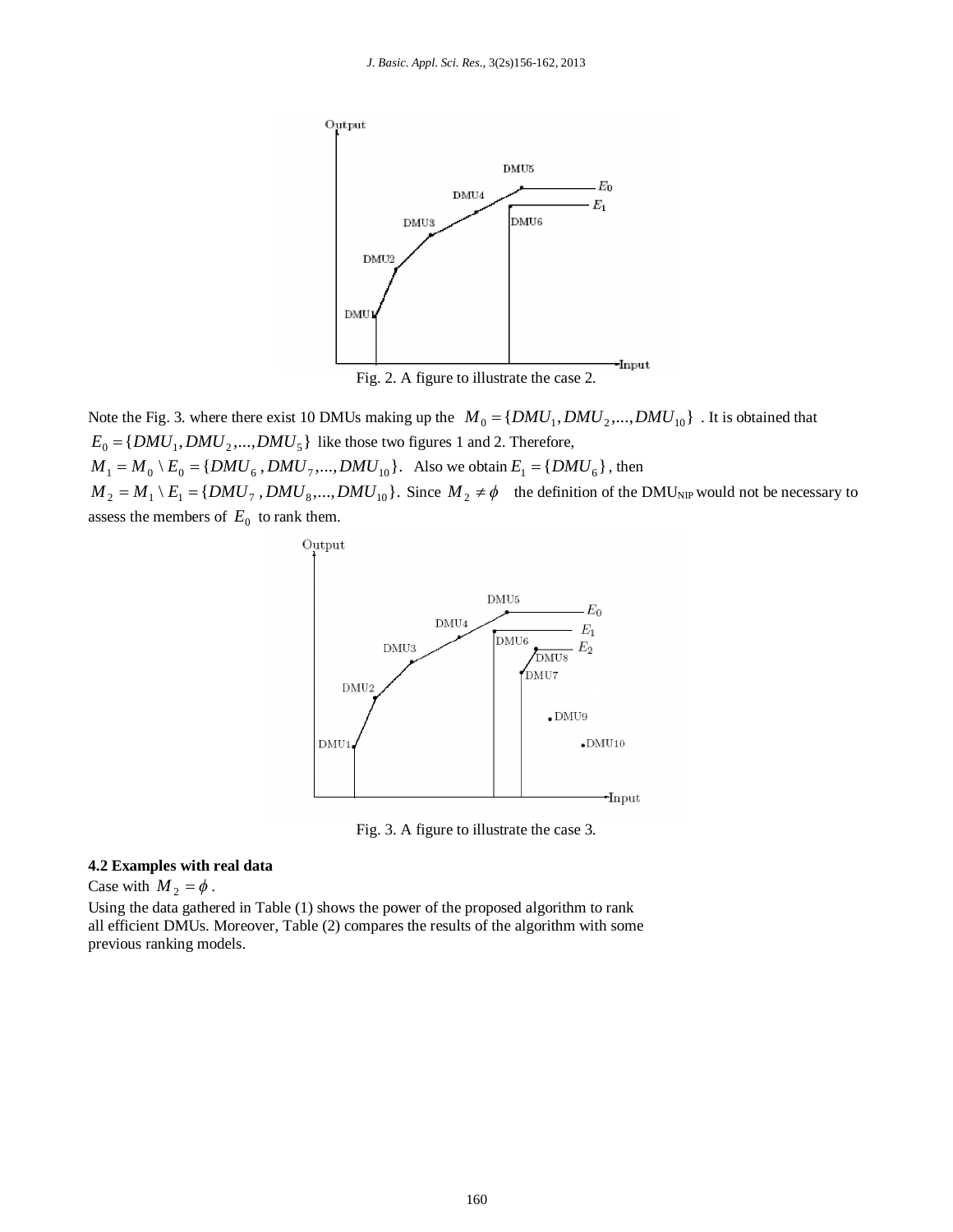Table 1. DMU's data (extracted from [1])

| $_{\rm DMUs}$ | Inputs |                | Outputs |       |  |
|---------------|--------|----------------|---------|-------|--|
|               | $I_1$  | I <sub>2</sub> | Ο1      | O2    |  |
| A             | 150    | 02             | 14000   | 3500  |  |
| в             | 400    | 0.7            | 14000   | 21000 |  |
| C             | 320    | 1.2            | 42000   | 10500 |  |
| Ð             | 520    | 2.0            | 28000   | 42000 |  |
| E             | 350    | 1.2            | 19000   | 25000 |  |
| F             | 320    | 0.7            | 14000   | 15000 |  |
|               |        |                |         |       |  |

| Table 2. Results of the algorithm and a few ranking models |          |            |              |       |     |       |              |       |     |         |
|------------------------------------------------------------|----------|------------|--------------|-------|-----|-------|--------------|-------|-----|---------|
|                                                            | $\sim$ * |            | $_{\rm CCR}$ |       | BCC |       | CEA          |       | EDM |         |
|                                                            | С        | $6.8E + 4$ | А            | 1.000 | А   | 1.000 | $\mathbf{A}$ | 1.000 | А   | 200.000 |
|                                                            | D        | $5.2E + 4$ | в            | 1.000 | в   | 1.000 | в            | 0.916 | в   | 140.000 |
|                                                            | A        | $4.8E+4$   | С            | 1.000 | C   | 1.000 | Ð            | 0.916 | C   | 140.000 |
|                                                            | в        | $4.8E+4$   | D            | 1.000 | D   | 1.000 | C            | 0.842 | Ð   | 113.000 |
|                                                            |          |            |              |       |     |       |              |       |     |         |

It must be noted that DEA models usually have no more than  $\frac{\pi}{2}$  $\frac{n}{s}$  while n DMUs have been selected to assess.

Otherwise, the number of efficient DMUs will be unreasonably large. A similar case happens in the above example where 6 DMUs exist such that four DMUs become efficient, so belong to  $E_0$  and the rest of them belong to  $E_1$ . According to the algorithm, the definition of the  $DMU_{\text{NP}}$  would be necessary. The detailed information relating to the algorithm's steps are explained as follows.

Here,  ${M}_{0} = {DMU}_{A}$ ,  ${DMU}_{B}$ ,  ${DMU}_{c}$ ,  ${DMU}_{D}$ ,  ${DMU}_{E}$ ,  ${DMU}_{F}$ } then solving the model (4) relating to  $M_{0}$ provides the 0th-level of efficiency, i.e.  $E_0 = \{DMU_A, DMU_B, DMU_C, DMU_D\}$  As step 1  $, {M_1 = M_0 \setminus E_0 = \{DMU_E, DMU_F\}}$ . As step 2,  $E_1 = \{DMU_E, DMU_F\}$ , then  $M_2 = M_1 \setminus E_1 = \emptyset$  In this case DMU<sub>NIP</sub> is needed to define whose input and output indices are  $X_{NIP} = (520, 2)$  and  $Y_{NIP} = (14000, 3500)$  and  ${\overline{E}} = E\{DMU_{NIP}\}\.$  Finally, continuing the other steps yields the results listed in Table (2).

# **Case with**  $M_2 \neq \phi$

Here the data of 20 bank branches are listed in Table (3) and applied by the algorithm. Following the steps of the algorithm yields:  $M_1 = \{DMU_j \mid j \in J_1\}$  whose  $J_1 = \{2, 3, 5, 6, 8, 9, 10, 11, 13, 14, 16, 18, 19\}$ . Also  $E_1 = \{DMU_2, DMU_3, DMU_5, DMU_6, DMU_8, DMU_9, DMU_{11}, DMU_{16} \}$  and  $E_2 = \{DMU_{13}\}\$ . Since  $M_2 = M_1 \setminus E_1$ , obviously  $M_2 \neq \phi$  and then DMU<sub>NIP</sub> is not needed to define. Moreover, it holds  $E = E_1 \cup E_2$ . Since  $M_1 = M_1$ , we have  ${\hat{M}}_q = M_1 U \{DMU_q\}$  whose  $q \in R_0 = \{1, 4, 7, 12, 15, 17, 20\}$ .

Following the steps completely provides the results listed in Table (4). It can be seen that the forth branch is the best one and the first branch is the worst one among the branches.

| $1$ able 5. DIVIO is data (extracted from [0])<br><b>L. AF</b> |         |         |         |          |          |          |
|----------------------------------------------------------------|---------|---------|---------|----------|----------|----------|
| DMU                                                            | input 1 | input 2 | input 3 | output 1 | output 2 | output 3 |
| $\mathbf{1}$                                                   | 0.950   | 0.700   | 0.155   | 0.190    | 0.521    | 0.293    |
| $\overline{2}$                                                 | 0.796   | 0.600   | 1.000   | 0.227    | 0.627    | 0.462    |
| з                                                              | 0.798   | 0.750   | 0.513   | 0.228    | 0.970    | 0.261    |
| 4                                                              | 0.865   | 0.550   | 0.210   | 0.193    | 0.632    | 1.000    |
| 5.                                                             | 0.815   | 0.850   | 0.268   | 0.233    | 0.722    | 0.246    |
| G.                                                             | 0.842   | 0.650   | 0.500   | 0.207    | 0.603.   | 0.569    |
| 7                                                              | 0.719   | 0.600   | 0.350   | 0.182    | 0.900    | 0.716    |
| 8.                                                             | 0.785   | 0.750   | 0.120   | 0.125    | 0.234    | 0.298    |
| 9                                                              | 0.476   | 0.600   | 0.135   | 0.080    | 0.364    | 0.244    |
| 10                                                             | 0.678   | 0.550   | 0.510   | 0.082    | 0.184    | 0.049    |
| 11                                                             | 0.711   | 1.000   | 0.305   | 0.212    | 0.318    | 0.408    |
| 12                                                             | 0.811   | 0.650   | 0.255   | 0.123    | 0.923    | 0.628    |
| 13                                                             | 0.659   | 0.850   | 0.340   | 0.176    | 0.645    | 0.261    |
| 14                                                             | 0.976   | 0.800   | 0.540   | 0.144    | 0.514    | 0.243    |
| 15                                                             | 0.685   | 0.950   | 0.450   | 1.000    | 0.262    | 0.098    |
| 16                                                             | 0.613   | 0.900   | 0.525   | 0.115    | 0.402    | 0.464    |
| 17                                                             | 1.000   | 0.600.  | 0.205   | 0.090    | 1.000    | 0.161    |
| 18                                                             | 0.634   | 0.650   | 0.235   | 0.059    | 0.349    | 0.068    |
| 19                                                             | 0.372   | 0.700   | 0.238   | 0.039    | 0.190    | 0.111    |
| 90.                                                            | 0.589   | 0.550   | 0.500   | 0.110    | 0.615    | 0.764    |

Table 3. DMU's data (extracted from [6])